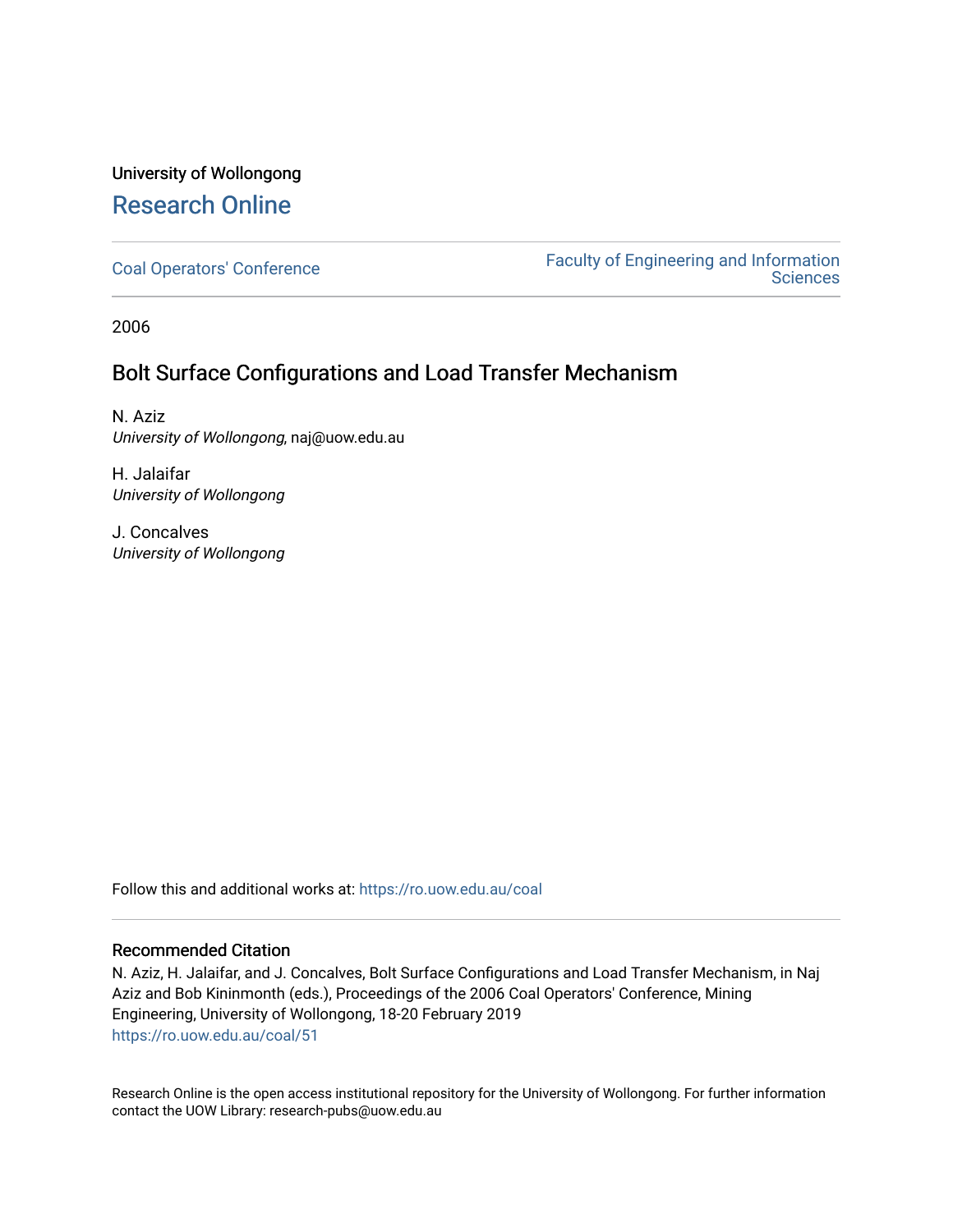# **BOLT SURFACE CONFIGURATIONS AND LOAD TRANSFER MECHANISM**

## **N Aziz<sup>1</sup> , H Jalaifar 1, 2, J Concalves<sup>1</sup>**

*ABSTRACT*: A series of laboratory based push and pull tests were carried out to investigate how surface profile influence the load transfer mechanism of bolt/resin interface. Tests were carried out in both 75 mm and 150 mm long steel sleeves. Three types of bolts were examined, they were bolts most commonly used for strata reinforcements in underground coal mines in Australia. The bolts had near equal core diameter but of different profile configurations. The change in the length of the encapsulation sleeve was examined in light of the small number of profiles encapsulated effectively in short 75 mm long sleeves. The results showed that peak loads and displacements were directly related to the height and the spacing of the bolt surface profiles. Profile spacing appears to have greater influence on load transfer capacity than the profile height.

#### **INTRODUCTION**

Rock bolting plays an important role in ground support in both civil and mining engineering. Since it was first introduced, various studies have been undertaken to gain better knowledge about how rock bolts perform in different strata conditions. These studies have incorporated both the laboratory and field tests. In laboratory test, several methods of testing have been designed to evaluate the anchorage capacity of rock bolts. The conventional short encapsulation pull test involves pulling a bolt anchored in a hole either cast in concrete or drilled in rock. As an alternative, load transfers is examined using push and pull testing of short bolts in steel sleeves in a laboratory based environment. The laboratory load transfer test removes encapsulation problems encountered in the conventional short pull tests carried out in concrete blocks or in the field.

With the recent shift from mechanical point anchors to full encapsulation cement or chemical resin anchors, an area of attention is the bolt surface profile configuration as being a relevant parameter for load transfer mechanism interaction between the bolt and encapsulation medium. Fabjanczyk and Tarrant (1992) were the early researchers that recognised the importance of bolt surface configurations in influencing the load transfer mechanism interaction between resin and bolt interfaces. However, they made no reference on profile spacing. Aziz, Dey and Indraratna (2001) examined bolt profile configurations under constant normal stiffness conditions, indicating the importance of both bolt profile height and profile spacing as important parameters influencing the load transfer mechanisms. In their later work in short encapsulations tests, Aziz and Webb (a, b) examined the load transfer characteristics of both profiled and non-profiled bolts which established the role of profile spacing in load transfer capabilities. Their initial work was conducted by push testing of bolts in 75 mm steel sleeves with hole diameters being 27 mm holes, All the bolts used were equal core diameter of 21.7 mm in diameter. Aziz (2004), Aziz and Jalalifar (2005) carried out the tests under both push and pull test conditions, and that the bolts were conducted in a centrally located with uniform resin annulus thickness. Their work included the impact of resin encapsulation thickness variations, changes of bolt profile spacing, and the three dimensional modelling of both pull and push testing.

To address the limited length of the bolts encapsulated in 75 mm steel sleeve, an additional comparative study has been undertaken using 150 mm encapsulation length, with the tests being carried out under both push and pull conditions. The details of this study form the subject of discussion in this paper, together with a limited reporting of modelling analysis of the study.

#### **LOAD TRANSFER CAPACITY**

Load is transferred from the bolt to the rock via the grout by the mechanical interlock between the surface irregularities in the interface and friction. When shearing, the load is transferred to the bolt via shear stress in the grout. The nature of bolt failure in field test is different from laboratory test. In field test, failure is dependent upon the characteristics of the system and the material properties of individual elements. Slippage may occur at

 $\overline{a}$ 

*<sup>1</sup> University of Wollongong* 

*<sup>2</sup> Shahid Bahonar University of Kerman, Iran*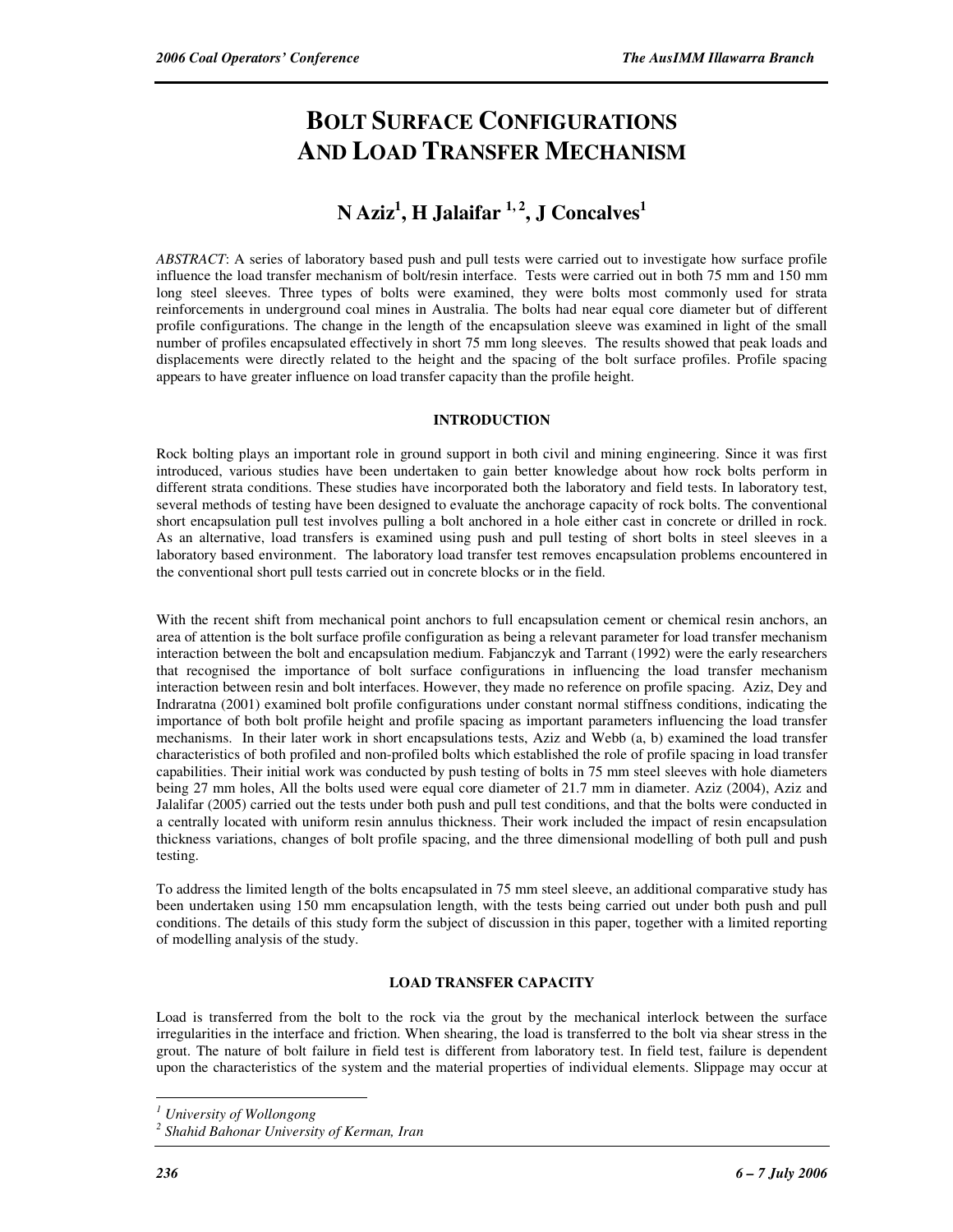either of rock/grout or grout/bolt interfaces, which is called decoupling behaviour. Decoupling take place when the shear stress exceeds the strength of the interface strength. However, in the laboratory test, failure usually occurs along the bolt/grout interface. However, if real rock or concrete is used, instead of steel tube as outer casing element, then failure may happen along the rock/grout interface, depending on the strength of rock /concrete strength and hole wall profiling. Kilic A. (1999, 2002) reported that when surface friction of a borehole decrease, slippage occurs at the grout/rock interface.

In addition, when the borehole and bolt length exceeds a critical value, failure takes place at the bolt. Basically, the mechanical interlocking occurs when the irregularities move relative to each other. Surface interlock will transfer shear forces from one element to another. When the shear forces exceed the ultimate capacity of the medium, failure occurs and only frictional and interlocking resistance will control the load transfer characteristics of the bolt.

#### **EXPERIMENTAL STUDY**

Pull and push tests were carried out in two short encapsulation, 75 mm, and 150 mm length steel sleeves. Each bolt was encapsulated in the sleeve using Mix and Pour resin. As can be seen in Figure 1a the bolts were located centrally with uniform resin annulus thickness, and every effort was made to ensure the bolts were also set axially parallel to the sleeve hole axis. Figure 1b shows the general view of push test set-up in 150 mm cylinders. Because of the limited encapsulated length in 75 mm sleeve, there was insufficient number of bolt profiles embedded in resin encapsulation column, particularly for Bolt Type T3 with wider profile spacing of 25 mm. Accordingly the length of the steel sleeve was doubled by having two 75 mm selves butted at ends to form 150 mm long sleeve.



**Fig. 1- (a) Uniform resin annulus thickness around the bolt (b) Push test arrangement, 150 mm sleeve** 

Figure 2a shows the laboratory set-up for pull test, in 150 mm cylinder. Figure 2b shows the post-test samples with the bolts being pulled out of the steel sleeves in 75 mm long, 45 mm outer diameter and 27 mm inner diameter. All failures occurred along the bolt grout interface. The grout and bolt properties are illustrated in Table 1. Tables 2 and 3 show various bolt parameters and experimental results in 75 and 150 mm encapsulation length respectively. Figures 3 and 4 show the post-test sheared bolt pushed out of steel sleeve in both 150 mm and 75 mm sleeve respectively. Figures 5 –7 show the profile of shear load–shear displacement in pull and push test in 75 and 150 mm sleeve cylinder respectively. As can be observed from both Tables 2 and 3 and in Figures 5-7, Bolt Type T3 has both push and pull loads and shear resistance values significantly higher than the other Bolt Types T1 and T2. This result is in line with previous results reported by Aziz and Jalalifar (2005). Post peak residual shear load and shear strength of the Bolt Type T3 was also higher than the other two bolts.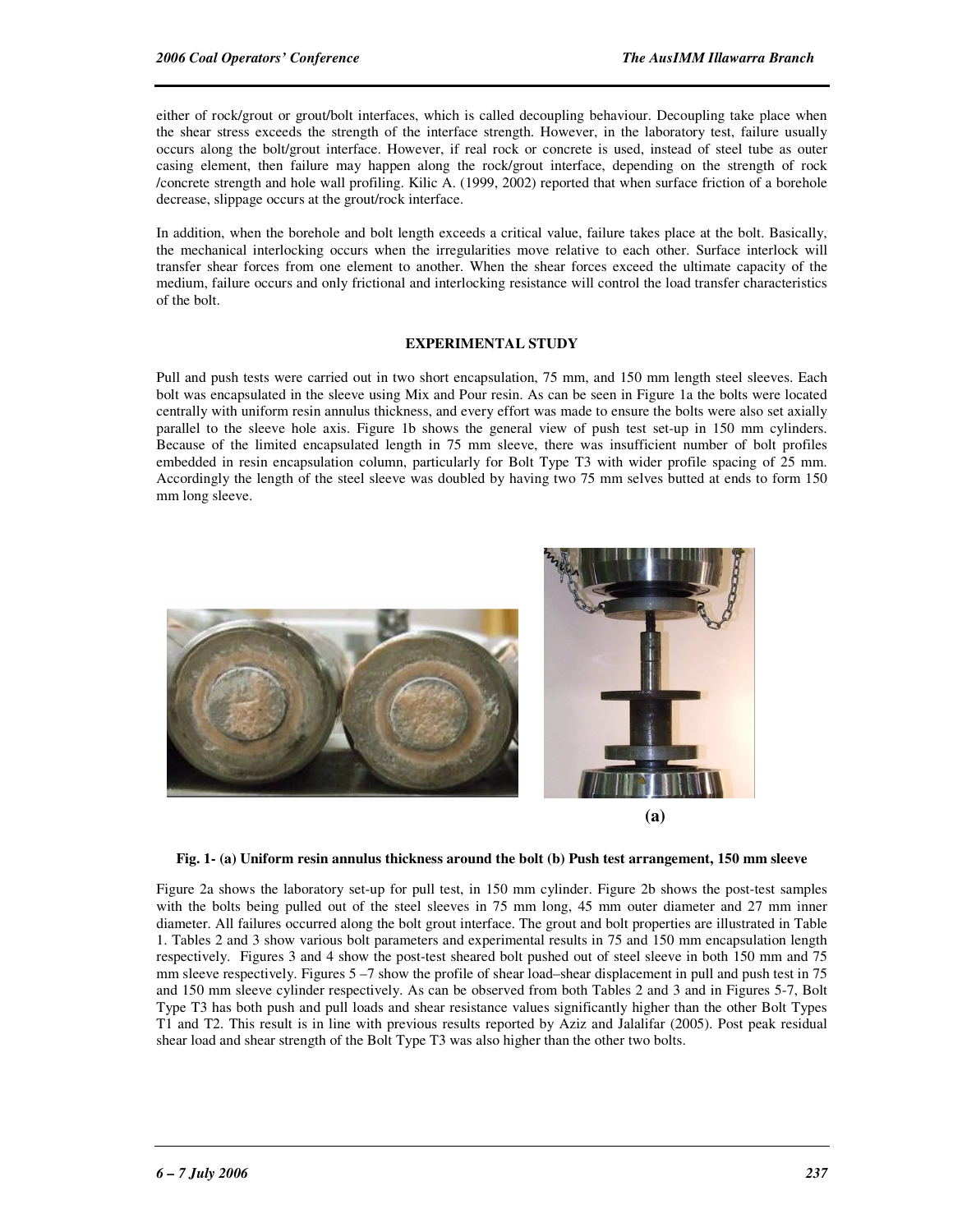

**Fig. 2 - (a) Set up for pull test (b) Failure along the bolt grout interface in pull test** 

**Table 1- Grout and steel properties** 



| Parameter                          | Grout | <b>Steel</b> |
|------------------------------------|-------|--------------|
| UCS (MPa)                          | 71    |              |
| Shear<br>Ave.<br>strength<br>(MPa) | 16.2  | 645          |
| E(GPa)                             | 12    | 200          |
| Poisson ratio                      | 0.25  | 0.3          |

**Fig.3 - Failure along the bolt grout interface in push test at 150 mm encapsulation length** 



 **(a) Steel sleeve (b) Bolt**

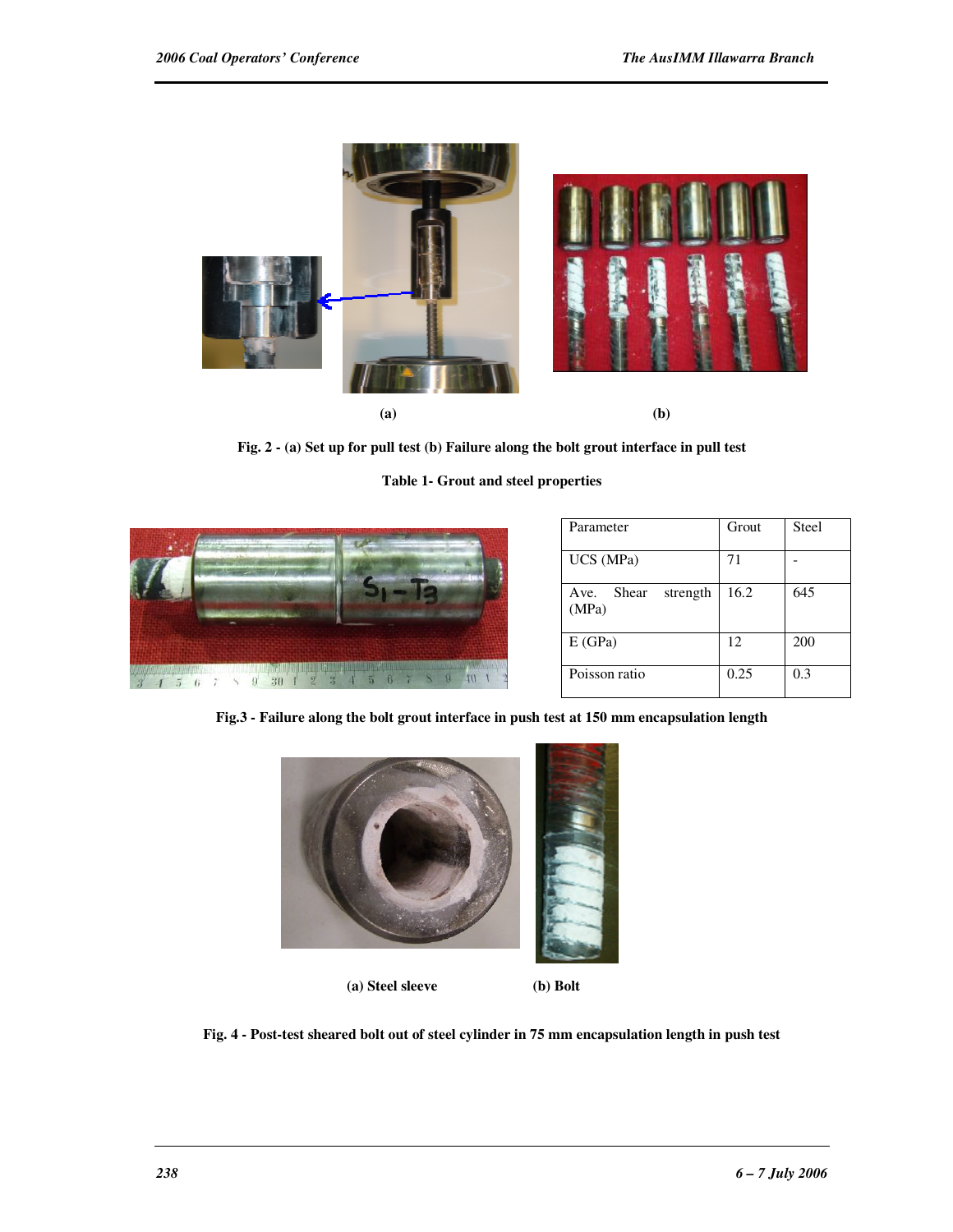| Measured<br>parameters                             | Pull  |           |                | Push |           |                |  |
|----------------------------------------------------|-------|-----------|----------------|------|-----------|----------------|--|
|                                                    |       | Bolt type |                |      | Bolt type |                |  |
|                                                    | T1    | T2        | T <sub>3</sub> | T1   | T2        | T <sub>3</sub> |  |
| Profile<br>Ave<br>Height (mm)                      | 0.75  | 1.35      | 1.2            | 0.75 | 1.35      | 1.2            |  |
| Ave Profile<br>Spacing<br>(mm)                     | 11.0  | 12.0      | 25             | 11   | 12.0      | 25             |  |
| Max<br>A ve<br>Load (kN)                           | 114.8 | 131.7     | 160            | 129  | 139.2     | 172            |  |
| Max<br>Ave<br>$Displ$ (mm)                         | 4.10  | 4.51      | 8.2            | 3.3  | 3.86      | 7.4            |  |
| Shear<br>Ave<br><b>Stress</b><br>Capacity<br>(MPa) | 22.2  | 25.4      | 31             | 24.8 | 26        | 33.2           |  |

#### **Table 2 - The laboratory results in 75 mm encapsulation length**



**Fig.5 - Shear load as a function of displacement in pull test, 75 mm**

|  |  | Table 3 - The laboratory results in 150 mm encapsulation length |  |
|--|--|-----------------------------------------------------------------|--|
|  |  |                                                                 |  |

|                                                    | P <sub>u</sub> 11 |      |                | Push      |       |                |
|----------------------------------------------------|-------------------|------|----------------|-----------|-------|----------------|
| Measured<br>parameters                             | Bolt type         |      |                | Bolt type |       |                |
|                                                    | T1                | T2   | T <sub>3</sub> | T1        | T2    | T <sub>3</sub> |
| Ave Profile<br>Height<br>(mm)                      | 1                 | 1.35 | 1.2            | 0.75      | 1.35  | 1.2            |
| Ave Profile<br>Spacing<br>(mm)                     | 11.0              | 12   | 25.0           | 11.0      | 12.0  | 25             |
| Max<br>A ve<br>Load $(kN)$                         | 132.5             | 200  | 253.2          | 143       | 222.5 | 281            |
| Ave Max<br>Displaceme<br>$nt$ ( $mm$ )             | 4.26              | 5.3  | 14.85          | 4.1       | 4.1   | 10             |
| Shear<br>Ave<br><b>Stress</b><br>Capacity<br>(MPa) | 12.78             | 19.5 | 24.42          | 13.8      | 21.5  | 27.1           |



**Fig. 6- Shear load as a function of displacement in push test, 75 mm**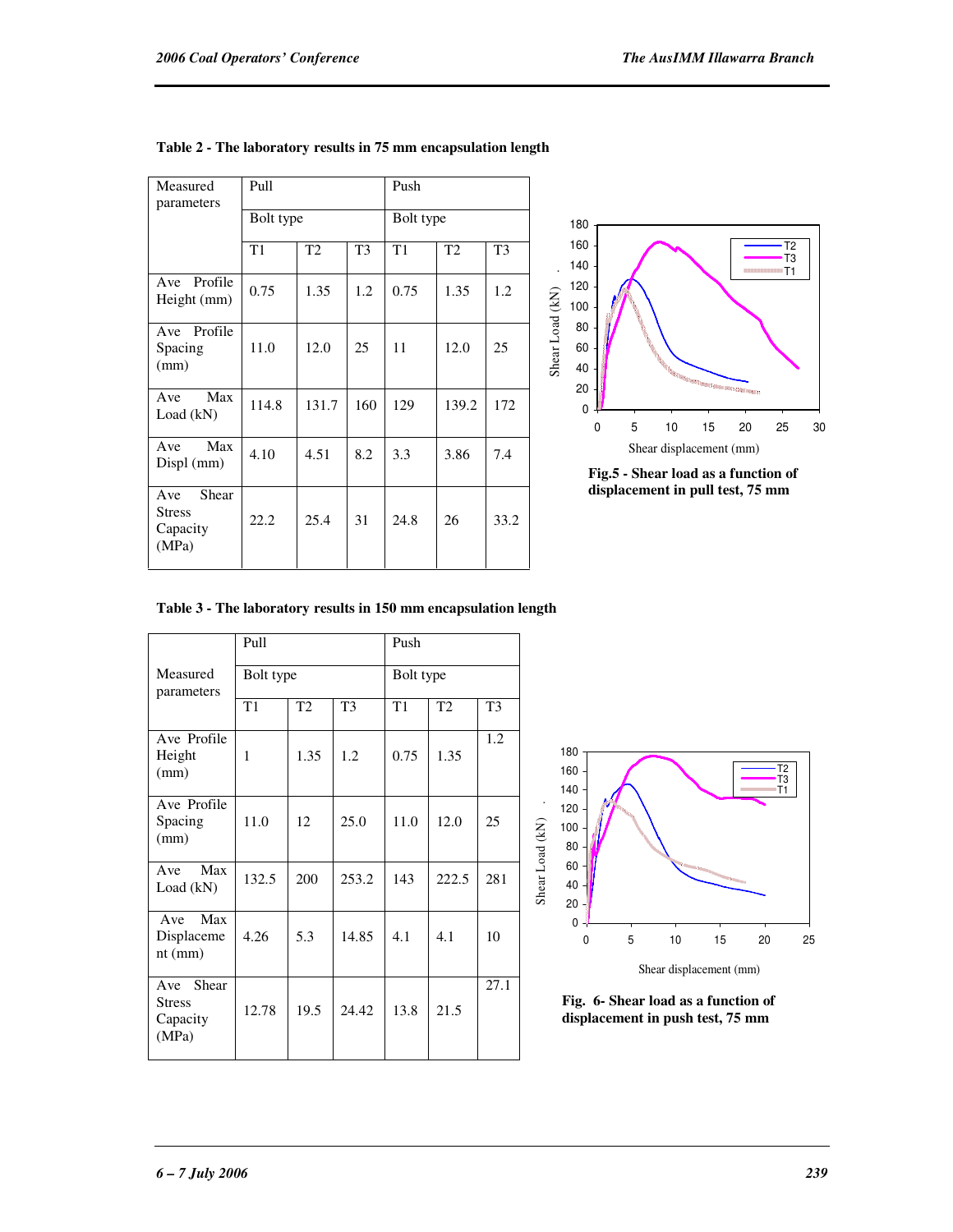| Bolt           | Push load     | Pull load         | Difference           | <b>Difference</b> | <b>Stiffness</b> | <b>Stiffness</b>    | <b>Stiffness</b>         | Stiffness in |
|----------------|---------------|-------------------|----------------------|-------------------|------------------|---------------------|--------------------------|--------------|
| Type           | increase      | increase          | load                 | load              | in $50$ kN       | in $100 \text{ kN}$ | in first                 | peak point   |
|                | from 75mm     | from              | between              | between           |                  |                     | yield                    |              |
|                | to $150$ mm   | 75mm to           | push and             | push and          | (kN/mm)          | (kN/mm)             | point                    | (kN/mm)      |
|                | sleeve        | 150 <sub>mm</sub> | pull test at         | pull test at      |                  |                     |                          |              |
|                | length $(\%)$ | $(\%)$            | $75 \text{ mm} (\%)$ | 150 mm            |                  |                     | (kN/mm)                  |              |
|                |               |                   |                      | $(\%)$            |                  |                     |                          |              |
|                |               |                   |                      |                   |                  |                     |                          |              |
| T1             | 11            | 15.4              | 11                   | 7.6               | 36               | 34.4                | $\overline{\phantom{a}}$ | 30           |
|                |               |                   |                      |                   |                  |                     |                          |              |
| T <sub>2</sub> | 59            | 51.9              | 5.7                  | 11                | 55               | 63                  | 53                       | 37           |
|                |               |                   |                      |                   |                  |                     |                          |              |
| T <sub>3</sub> | 63.6          | 58.2              | 7                    | 10                | 40               | 39.9                | 28                       | $17*$        |
|                |               |                   |                      |                   |                  |                     |                          |              |

| Table 4- Difference load between pull and push tests at both 75 mm and 150 mm sleeves |  |  |  |
|---------------------------------------------------------------------------------------|--|--|--|
|---------------------------------------------------------------------------------------|--|--|--|

• This stiffness was calculated beyond the bolt shank yield point, so it cannot be measured as bolt stiffness.



**Fig. 7 - Shear load as a function of displacement in (a) pull test, (b) push test, 150 mm**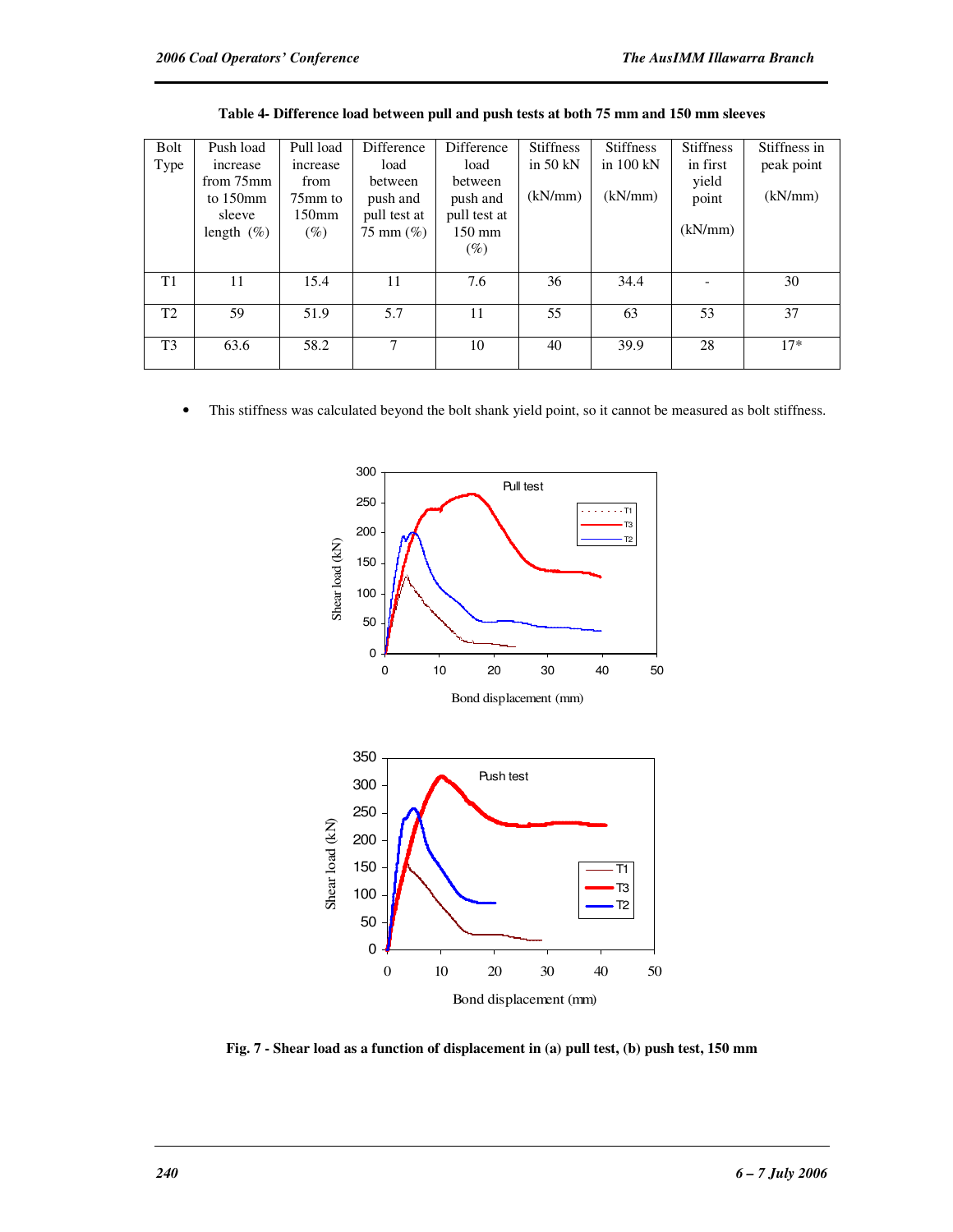Table 4 shows the difference value between the results of pull and push test in 75 and 150 mm sleeves. As can be seen from the Table 4, there is significant increase in shear load when 150 mm sleeve was used in Bolt Types T2 and T3, but not so significant in Bolt Type T1. The average difference between push and pull test, for all three Bolt Types, T1, T2 and T3 was between 7 to 11 % as deduced from Figure 8. And also it shows the shear stiffness in Bolt Type T2 is higher than other types of bolts. However, from the shear load –shear displacement trend it was found that the residual strength of the Bolt Type T3 is around 70 % of the maximum shear load in Bolt Type T2, which shows the significant effect of bolt profile spacing.

A comparison of the shear load for both pull and push tests are shown in Figure 8. Also the average shear stress values in long sleeve push test on each bolt showed a reduction of 44.2 %, 20.2 % and 18.2 % in Bolt Type T1, T2 and T3 respectively. Clearly the level of reduction in push load in Bolt Type T1 was more significant than the other two bolts.



**Fig. 8 - Shear load as a function of displacement in (a) push test, (b) pull test, 150 mm** 

This was also true for pull test in which shear stress was reduced by 42.4 % for Bolt Type T1, 23.2 for Bolt Type T2 and 21.2 % for Bolt Type T3. The reason for higher load difference in 150 mm sleeve between push and pull in Bolt Type T3 was due to fact that the shear load was greater than the steel elastic yield load of around 260 kN. This caused relatively large bolt diameter reduction and the possible loss of bond connection, eventually dropping significantly in a shear load. The effect of excessive bolt elongation and diameter loss yield would be significantly reduced with the steel sleeve length being reduced to 120 mm in length, particularly for Bolt Type T3. However, the anchorage length for Bolt Type T1 can be exceeded up to 300 mm. The peak load/shear displacement in each bolt type was different, with Bolt Type T3 was significantly higher than the other two short spaced profiled bolts. Clearly, the profile spacing appears to have a relative greater impact on the load transfer mechanism of the bolt/resin interaction than the profiles height has. This supports the earlier findings under constant normal stiffness conditions reported by Aziz (2002). Also, increased profile pacing causes greater peak load displacement, this is advantageous as it facilitates greater rock displacement and hence improved ground control capability particularly in soft rock conditions. The mechanisms of bonding between bolt, resin and rock can be attributed more on, friction and mechanical interlock than adhesion. Its worth mentioning that bolt necking occurs at the maximum ultimate applied load level at plastic yield stage, which for these bolts is between 330 and 350 kN pull load.

#### **NUMERICAL SIMULATION**

Next, the bolt, resin and interface behaviour was simulated by 3D numerical modelling using (ANSYS 3D).

The numerical simulation of the true bolt cross-section area and its ribs were found to be difficult, as it was almost impossible with the range of softwares available in the market today. However, a serious attempt was made to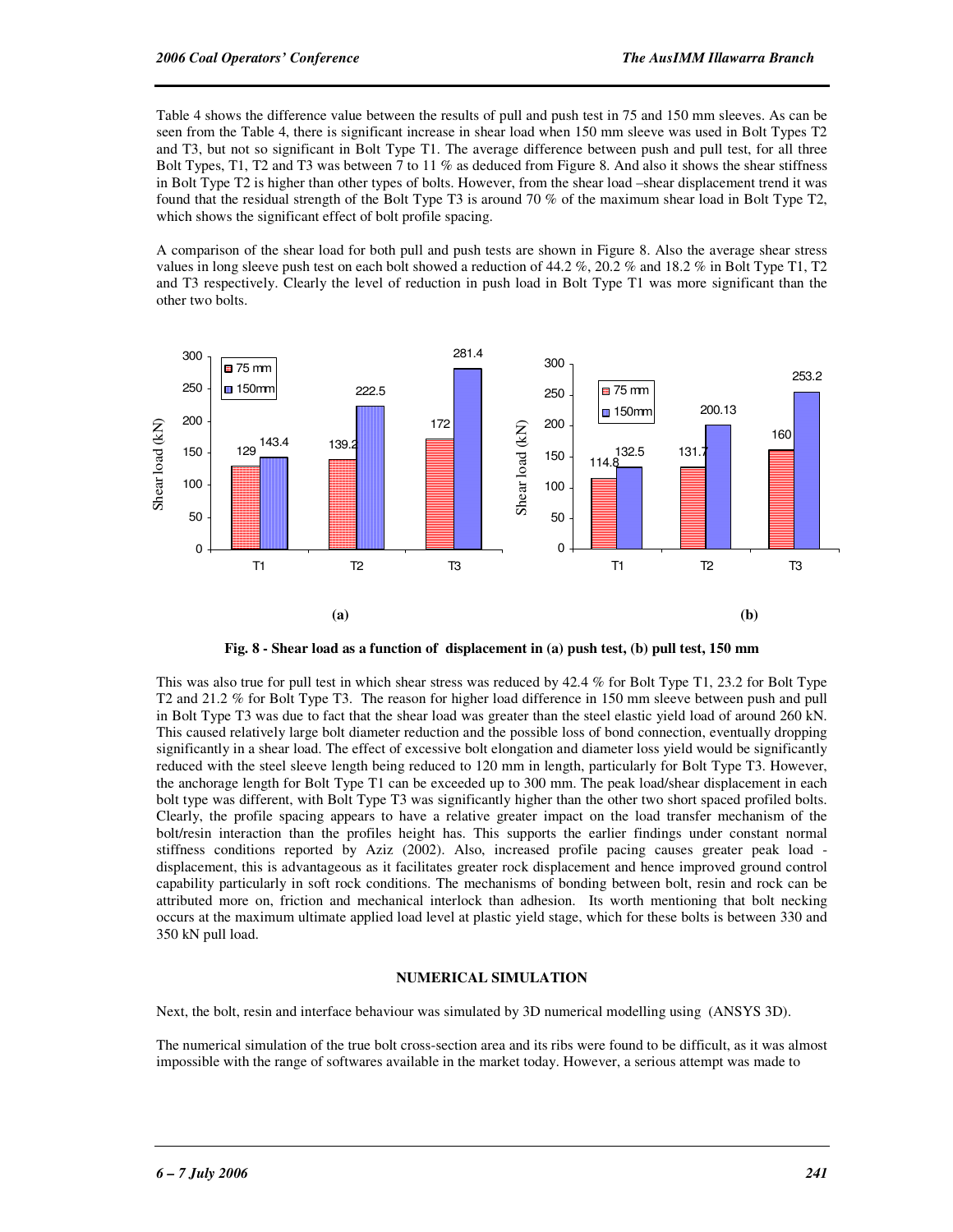model bolt profile configurations by taking into account the realistic behaviour of the rock-grout and grout-bolt interfaces, based on the laboratory observations. To achieve this task, the coordinates of all nodes for all the materials were firstly defined, then all these coordinates were inter-connected to form the elements and finally the elements were extruded, in several directions, to obtain the real shape. Finally, the numerical simulation was carried out for Bolt Type T1 in both pull and push test conditions. The relative simulation of Bolt Type T1, movement under pull test condition is shown in Figure 9. Two main fractures are produced as a result of shearing of the bolt from the resin. The first one begins at the top of the rib, with an angle of about 53 degrees running almost parallel to the rib orientation, and the second one has an angle of less than 40 degree from the bolt axis. At the fracture intersection, parts of the resin will chip away from the main resin body as it is overwhelmed by the rib surface roughness while shearing. The internal pressure produced by the bolt profile irregularities causes the tangential stress inducement in the grout. Grout fractures and shears when the induced stress exceeds the shearing strength of the grout material, thus allowing the bolt to slide easily along the sheared and slickenside fractures grout interface surfaces. The maximum bolt deflection occurs on the pulling side of the bolt, causing a reduction in bolt diameter.



#### **Fig. 9 - The bolt movement in pulling test**

Figure 10 shows the Von Mises stress trend along the bolt profile, which shows the maximum stress being concentrated at the pulling point of the bolt, gradually reducing towards its free end. Also it shows the shear and tensile stress trend along the bolt. The maximum tensile stress along the bolt is 330 MPa, which is almost equal to one half of the elastic yield point strength of 600 MPa. This means the bolt is unlikely to reach the yield situation and necking. Figure 10 also shows that there is low level of shear stress along the bolt.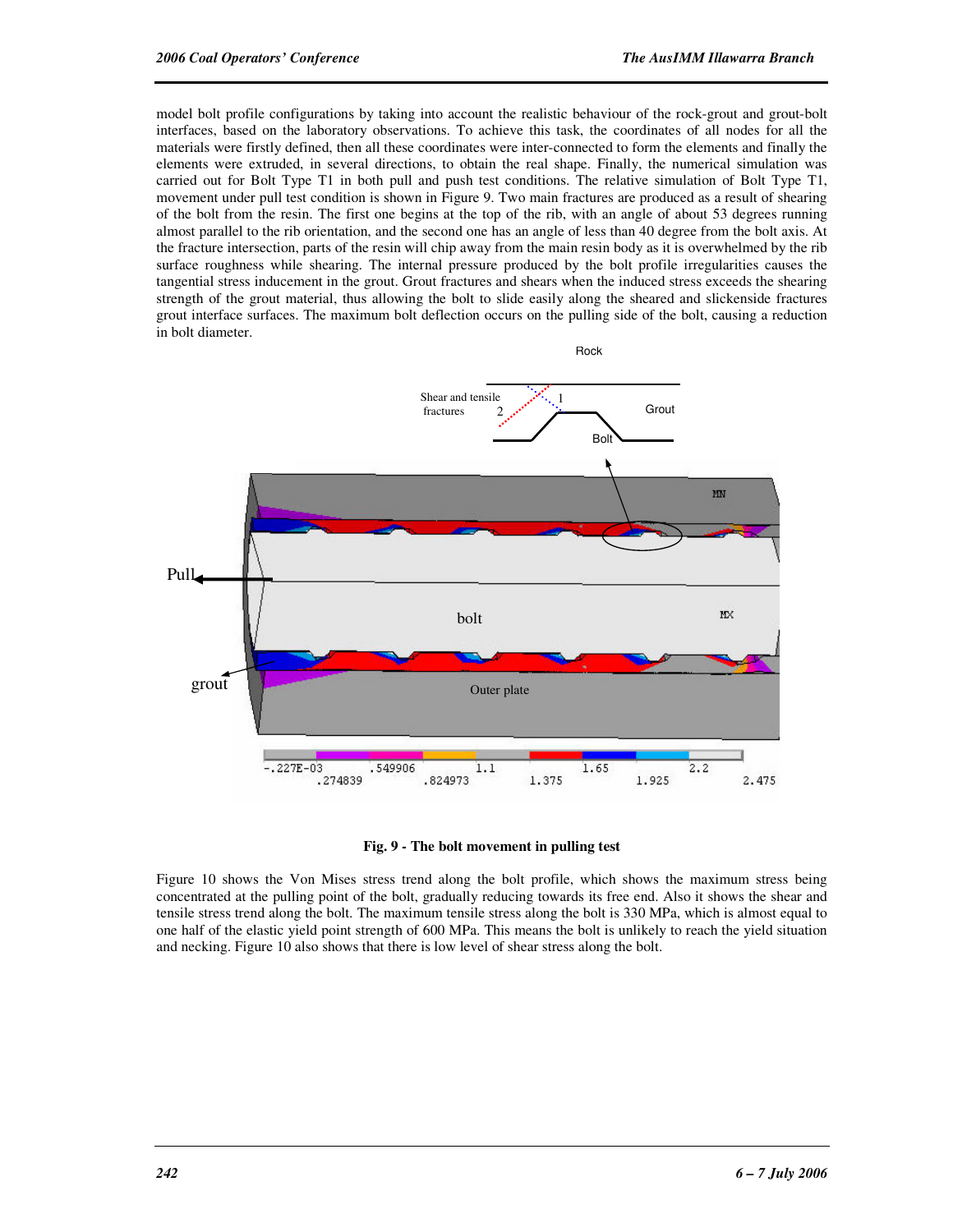

Distance from free end to loading point of the bolt (mm)

**Fig. 10 - Von Mises Stress and shear stress along the bolt** 

#### **CONCLUSION**

Both the experimental and numerical results have lead to the following conclusions:

- The average shear stress capacity of a bolt in a push test is greater than in a pull test.
- Yielding and necking is unlikely to occur in bolts tested in 75 mm long steel sleeves as the peak shear load was around 40 % of the maximum tensile strength of the steel. However, excessive bolt yielding and diameter reduction is likely to occurs in 150 mm in Bolt Type T3 as the pull load is greater than the peak elastic yield load. Necking occurs at the maximum ultimate applied load level at plastic yield stage, which for these bolts is between 330 and 350 kN pull load.
- Bolt-resin interface failure occurred by initially shearing of the grout at the profile tip in contact with the resin. The load failure of the resin /bolt surface contact is dependent on the profile height as well as spacing.
- Increased profile pacing causes greater peak load displacement, this is advantageous as it facilitates greater rock displacement and hence improved ground control capability particularly in soft rock conditions.
- Bolt Type T3 produced higher shear resistance, followed by Bolt Type T2 and then T1.
- Post peak load displacement profile of Bolt Type T3 is greater than the other Bolt Types T1 and T3 respectively.
- The length of steel sleeves used for load transfer mechanism study should facilitate a sufficient number of profiles encapsulation and in parity with the profile spacing of the bolt tests. Particular care must be taken to ensure the bolts installed centrally located in the sleeve and with the uniform resin annulus thickness.
- Bolt- resin interface failure occurred by initially shearing of the grout at the profile tip in contact with the resin.
- Numerical simulation provided an opportunity of better understanding of stresses and strains